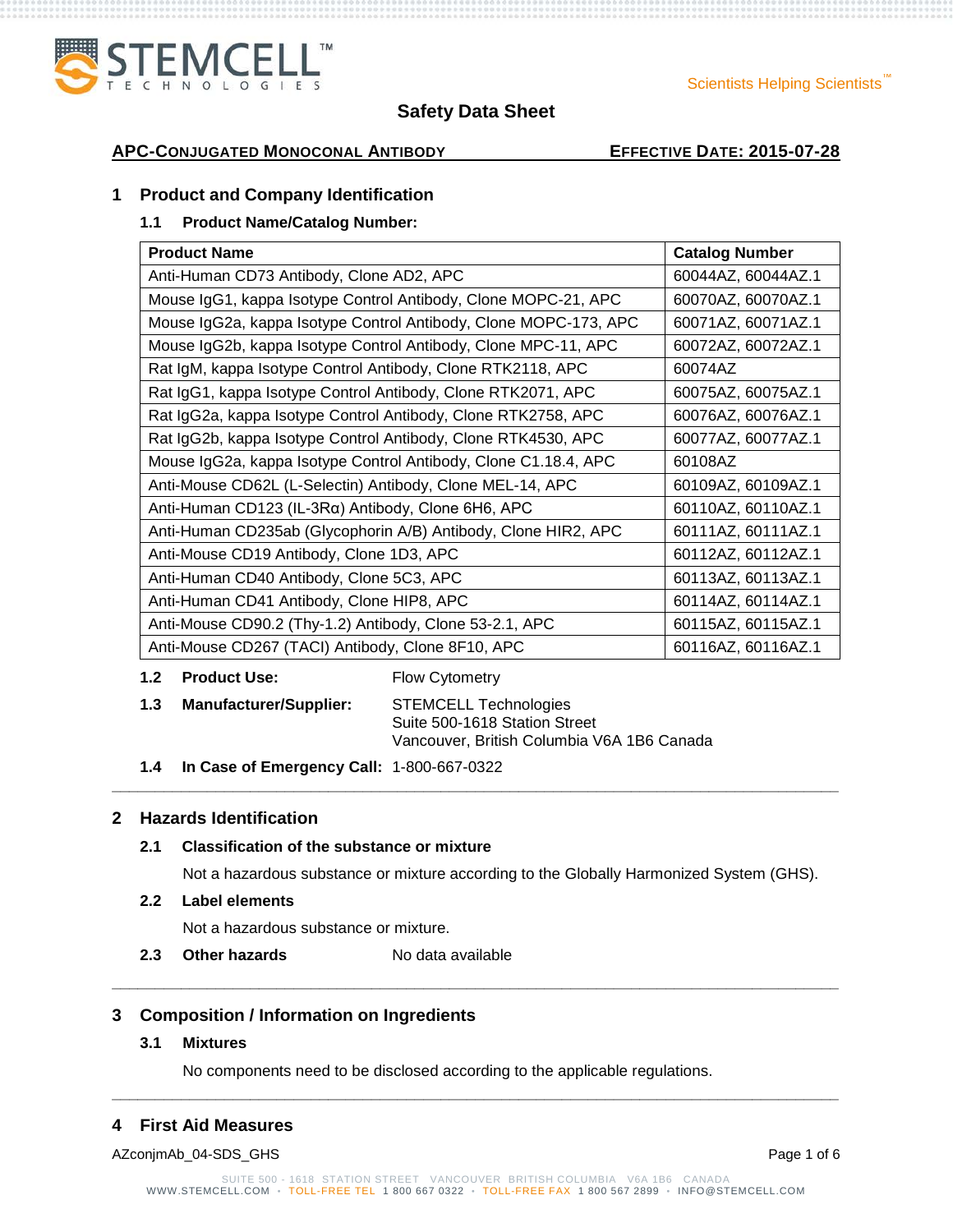

#### **APC-CONJUGATED MONOCONAL ANTIBODY EFFECTIVE DATE: 2015-07-28**

#### **4.1 Description of first aid measures**

**4.1.1 If inhaled**

If breathed in, move person into fresh air. If not breathing, give artificial respiration.

**4.1.2 In case of skin contact**

Wash off with soap and plenty of water.

**4.1.3 In case of eye contact**

Flush eyes with water as a precaution.

#### **4.1.4 If swallowed**

Never give anything by mouth to an unconscious person. Rinse mouth with water.

#### **4.2 Most important symptoms and effects, both acute and delayed**

The most important known symptoms and effects are described in section 2.2 and/or in section 11.

**\_\_\_\_\_\_\_\_\_\_\_\_\_\_\_\_\_\_\_\_\_\_\_\_\_\_\_\_\_\_\_\_\_\_\_\_\_\_\_\_\_\_\_\_\_\_\_\_\_\_\_\_\_\_\_\_\_\_\_\_\_\_\_\_\_\_\_\_\_\_\_\_\_\_\_\_\_\_\_\_\_\_\_\_**

**4.3 Indication of any immediate medical attention and special treatment needed**

No data available

# **5 Fire Fighting Measures**

# **5.1 Extinguishing Media**

### **5.1.1 Suitable Extinguishing Media**

Use alcohol-resistant foam, carbon dioxide, water, or dry chemical spray.

# **5.1.2 Unsuitable Extinguishing Media**

No data available

#### **5.2 Special hazards arising from the substance or mixture**

# **5.2.1 Flammable Properties and Hazards**

No data available

# **5.2.2 Flash Pt** No data available

# **5.2.3 Autoignition Pt**

No data available

**5.2.4 Explosive Limits**

LEL: No data available UEL: No data available

**5.2.5 Hazardous Combustion Products**

No data available

#### **5.3 Fire Fighting Instructions**

As in any fire, wear self-contained breathing apparatus pressure-demand (NIOSH approved or equivalent), and full protective gear to prevent contact with skin and eyes.

#### **6 Accidental Release Measures**

#### **6.1 Personal precautions, protective equipment and emergency procedures**

Avoid breathing vapors, mist or gas.

**\_\_\_\_\_\_\_\_\_\_\_\_\_\_\_\_\_\_\_\_\_\_\_\_\_\_\_\_\_\_\_\_\_\_\_\_\_\_\_\_\_\_\_\_\_\_\_\_\_\_\_\_\_\_\_\_\_\_\_\_\_\_\_\_\_\_\_\_\_\_\_\_\_\_\_\_\_\_\_\_\_\_\_\_**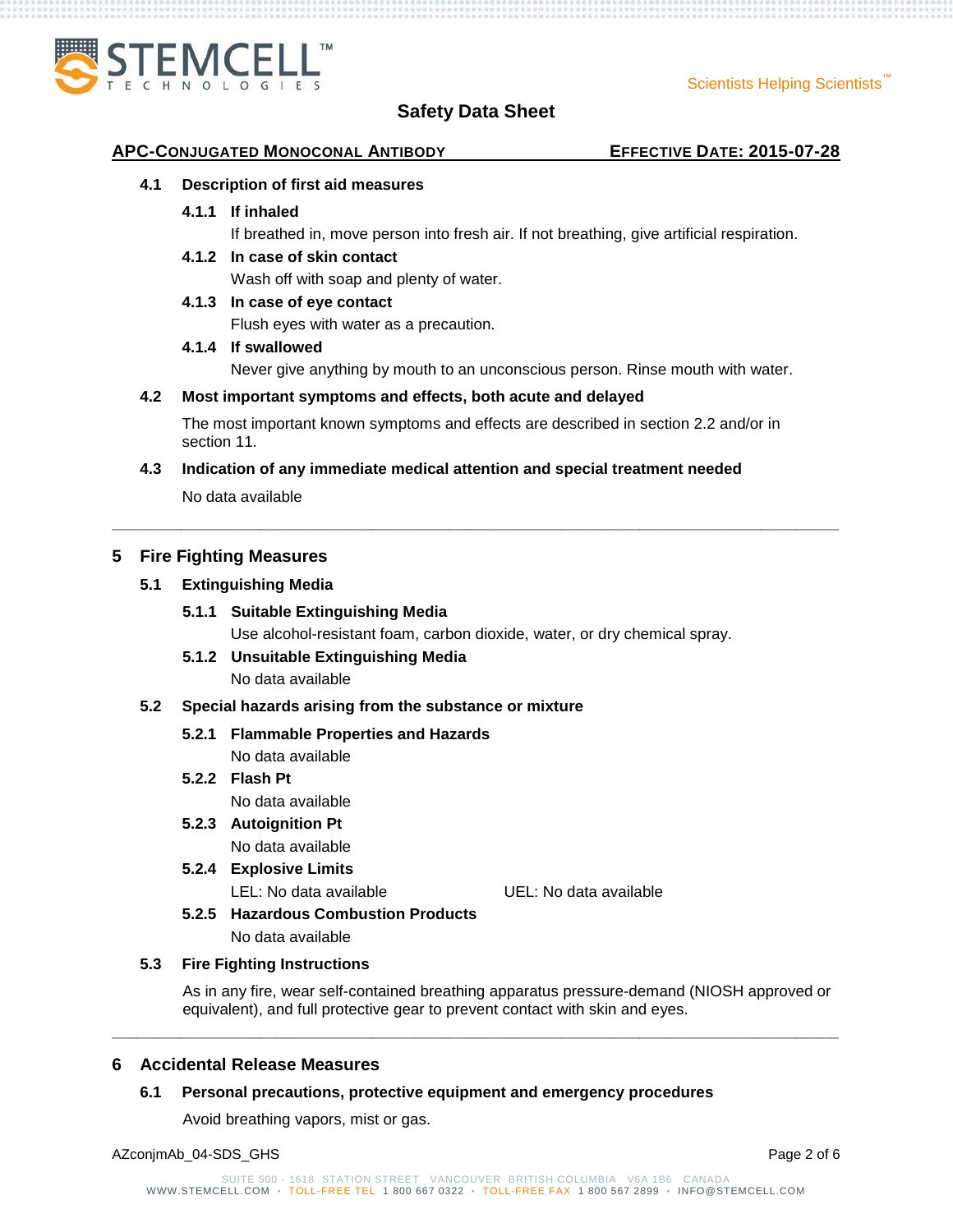

**\_\_\_\_\_\_\_\_\_\_\_\_\_\_\_\_\_\_\_\_\_\_\_\_\_\_\_\_\_\_\_\_\_\_\_\_\_\_\_\_\_\_\_\_\_\_\_\_\_\_\_\_\_\_\_\_\_\_\_\_\_\_\_\_\_\_\_\_\_\_\_\_\_\_\_\_\_\_\_\_\_\_\_\_**

**\_\_\_\_\_\_\_\_\_\_\_\_\_\_\_\_\_\_\_\_\_\_\_\_\_\_\_\_\_\_\_\_\_\_\_\_\_\_\_\_\_\_\_\_\_\_\_\_\_\_\_\_\_\_\_\_\_\_\_\_\_\_\_\_\_\_\_\_\_\_\_\_\_\_\_\_\_\_\_\_\_\_\_\_**

#### **APC-CONJUGATED MONOCONAL ANTIBODY EFFECTIVE DATE: 2015-07-28**

For personal protection see section 8.

#### **6.2 Environmental precautions**

No special environmental precautions required.

# **6.3 Methods and materials for containment and cleaning up**

Keep in suitable, closed containers for disposal.

# **7 Handling and Storage**

#### **7.1 Precautions for safe handling**

For precautions see section 2.2.

#### **7.2 Conditions for safe storage**

Keep container tightly closed in a dry and well-ventilated place.

# **8 Exposure Controls/Personal Protection**

#### **8.1 Exposure limits**

Contains no substances with occupational exposure limit values.

#### **8.2 Engineering controls**

Use mechanical exhaust or laboratory fumehood to avoid exposure.

#### **8.3 Personal protective equipment**

#### **8.3.1 Eye/face protection**

Use equipment for eye protection tested and approved under appropriate government standards such as NIOSH (US) or EN 166(EU).

#### **8.3.2 Skin protection**

Handle with gloves. Gloves must be inspected prior to use. Use proper glove removal technique (without touching glove's outer surface) to avoid skin contact with this product. Dispose of contaminated gloves after use in accordance with applicable laws and good laboratory practices. Wash and dry hands.

Impervious clothing. The type of protective equipment must be selected according to the concentration and amount of the dangerous substance at the specific workplace.

### **8.3.3 Respiratory protection**

Respiratory protection not required. For nuisance exposures use type OV/AG (US) or type ABEK (EU EN 14387) respirator cartridges. Use respirators and components tested and approved under appropriate government standards such as NIOSH (US) or CEN (EU).

# **8.3.4 General hygiene considerations**

General industrial hygiene practice.

#### **8.3.5 Environmental exposure controls**

No data available

# **9 Physical and Chemical Properties**

#### **9.1 Information on basic physical and chemical properties**

AZconjmAb\_04-SDS\_GHS Page 3 of 6

**\_\_\_\_\_\_\_\_\_\_\_\_\_\_\_\_\_\_\_\_\_\_\_\_\_\_\_\_\_\_\_\_\_\_\_\_\_\_\_\_\_\_\_\_\_\_\_\_\_\_\_\_\_\_\_\_\_\_\_\_\_\_\_\_\_\_\_\_\_\_\_\_\_\_\_\_\_\_\_\_\_\_\_\_**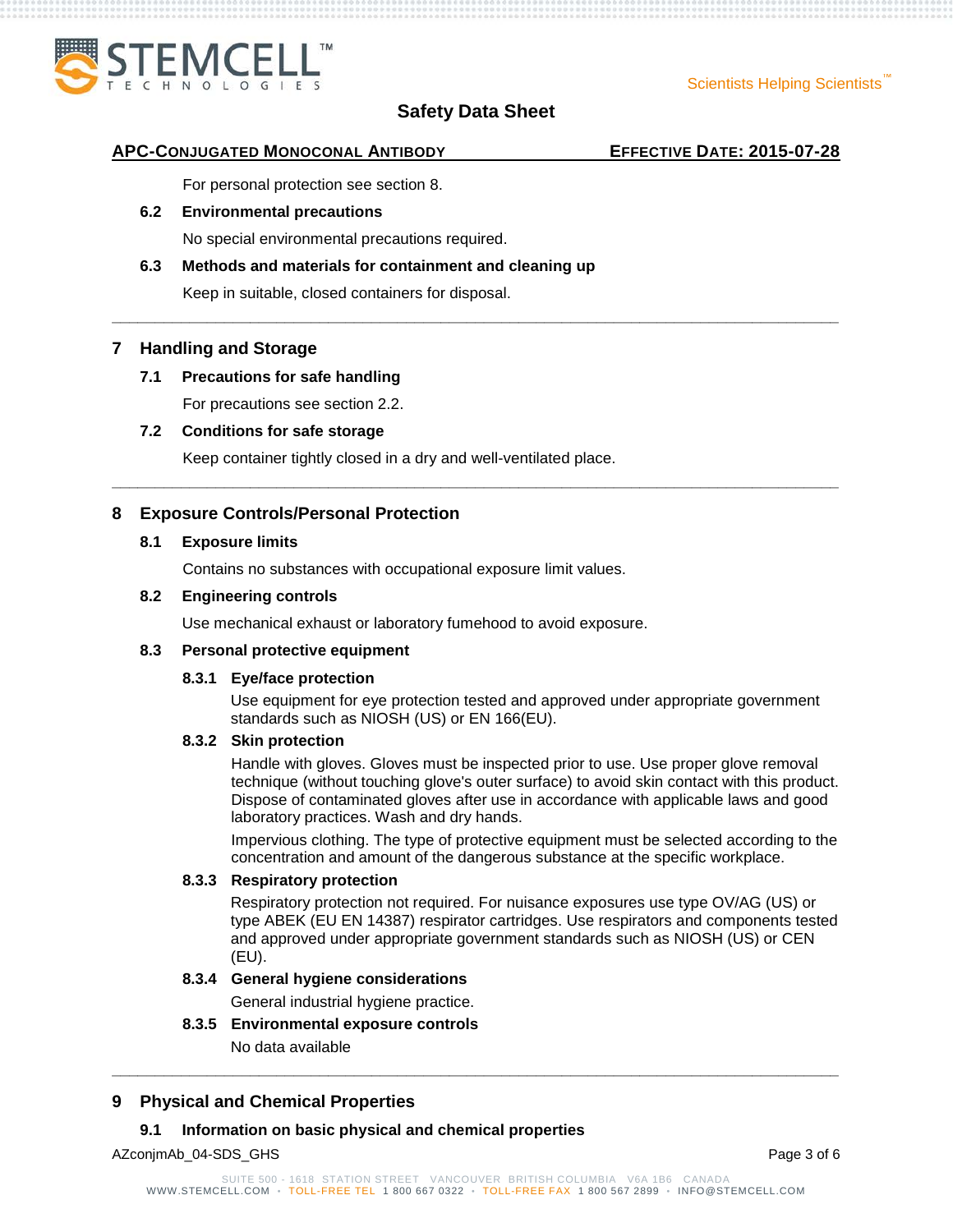

**\_\_\_\_\_\_\_\_\_\_\_\_\_\_\_\_\_\_\_\_\_\_\_\_\_\_\_\_\_\_\_\_\_\_\_\_\_\_\_\_\_\_\_\_\_\_\_\_\_\_\_\_\_\_\_\_\_\_\_\_\_\_\_\_\_\_\_\_\_\_\_\_\_\_\_\_\_\_\_\_\_\_\_\_**

# **APC-CONJUGATED MONOCONAL ANTIBODY EFFECTIVE DATE: 2015-07-28**

| Appearance                                   | Clear with a blue hue |
|----------------------------------------------|-----------------------|
| Odour                                        | No data available     |
| Odour threshold                              | No data available     |
| рH                                           | No data available     |
| Melting point/freezing point                 | No data available     |
| Boiling point/boiling range                  | No data available     |
| Flash point                                  | No data available     |
| Evaporation rate                             | No data available     |
| Flammability (solid, gas)                    | No data available     |
| Upper/lower flammability or explosive limits | No data available     |
| Vapour pressure                              | No data available     |
| Vapour density                               | No data available     |
| Relative density                             | No data available     |
| Solubility                                   | No data available     |
| Partition coefficient: n-octanol/water       | No data available     |
| Auto-ignition temperature                    | No data available     |
| Decomposition temperature                    | No data available     |
| Viscosity                                    | No data available     |

# **10 Stability and Reactivity**

| 10.1 Reactivity                         | No data available |
|-----------------------------------------|-------------------|
| 10.2 Chemical stability                 | No data available |
| 10.3 Possibility of hazardous reactions | No data available |
| 10.4 Conditions to avoid                | No data available |
| 10.5 Incompatible materials             | No data available |
| 10.6 Hazardous decomposition products   | No data available |
|                                         |                   |

# **11 Toxicological Information**

**11.1 Acute toxicity**

| Oral:       | No data available |
|-------------|-------------------|
| Inhalation: | No data available |
| Dermal:     | No data available |
| Other:      | No data available |

# **11.2 Skin corrosion/irritation**

No data available

- **11.3 Serious eye damage/eye irritation** No data available
- **11.4 Respiratory and/or skin sensitization** No data available
- **11.5 Germ cell mutagenicity**

AZconjmAb\_04-SDS\_GHS Page 4 of 6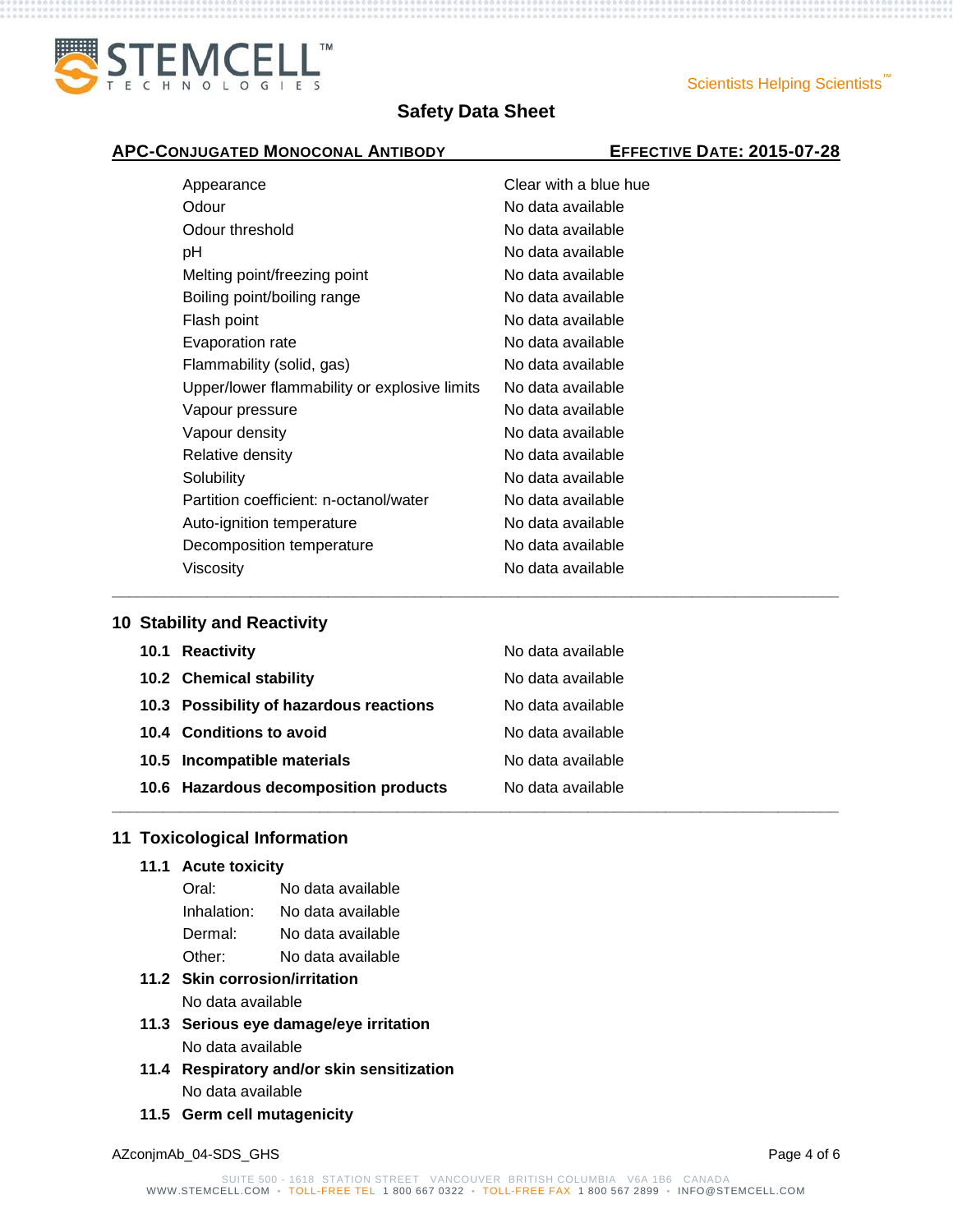

#### **APC-CONJUGATED MONOCONAL ANTIBODY EFFECTIVE DATE: 2015-07-28**

#### No data available

# **11.6 Carcinogenicity**

- IARC: No component of this product present at levels greater than or equal to 0.1% is identified as probable, possible or confirmed human carcinogen by IARC.
- ACGIH: No component of this product present at levels greater than or equal to 0.1% is identified as a carcinogen or potential carcinogen by ACGIH.
- NTP: No component of this product present at levels greater than or equal to 0.1% is identified as a known or anticipated carcinogen by NTP.
- OSHA: No component of this product present at levels greater than or equal to 0.1% is identified as a carcinogen or potential carcinogen by OSHA.

# **11.7 Reproductive toxicity**

No data available

- **11.8 Specific target organ toxicity - single exposure** No data available
- **11.9 Specific target organ toxicity - repeated exposure** No data available

#### **11.10 Aspiration hazard**

No data available

# **11.11 Potential health effects**

- Inhalation: May be harmful if inhaled. May cause respiratory tract irritation.
- Ingestion: May be harmful if swallowed.
- Skin: May be harmful if absorbed through skin. May cause skin irritation.
- Eyes: May cause eye irritation.

# **11.12 Signs and symptoms of exposure**

To the best of our knowledge, the chemical, physical, and toxicological properties have not been thoroughly investigated.

**\_\_\_\_\_\_\_\_\_\_\_\_\_\_\_\_\_\_\_\_\_\_\_\_\_\_\_\_\_\_\_\_\_\_\_\_\_\_\_\_\_\_\_\_\_\_\_\_\_\_\_\_\_\_\_\_\_\_\_\_\_\_\_\_\_\_\_\_\_\_\_\_\_\_\_\_\_\_\_\_\_\_\_\_**

**\_\_\_\_\_\_\_\_\_\_\_\_\_\_\_\_\_\_\_\_\_\_\_\_\_\_\_\_\_\_\_\_\_\_\_\_\_\_\_\_\_\_\_\_\_\_\_\_\_\_\_\_\_\_\_\_\_\_\_\_\_\_\_\_\_\_\_\_\_\_\_\_\_\_\_\_\_\_\_\_\_\_\_\_**

**\_\_\_\_\_\_\_\_\_\_\_\_\_\_\_\_\_\_\_\_\_\_\_\_\_\_\_\_\_\_\_\_\_\_\_\_\_\_\_\_\_\_\_\_\_\_\_\_\_\_\_\_\_\_\_\_\_\_\_\_\_\_\_\_\_\_\_\_\_\_\_\_\_\_\_\_\_\_\_\_\_\_\_\_**

**11.13 RTECS #** No data available

# **12 Ecological Information**

| 12.1 Toxicity                      | No data available |
|------------------------------------|-------------------|
| 12.2 Persistence and degradability | No data available |
| 12.3 Bioaccumulative potential     | No data available |
| 12.4 Mobility in soil              | No data available |
| 12.5 Other adverse effects         | No data available |

# **13 Disposal Considerations**

#### **13.1 Waste disposal method**

Offer surplus and non-recyclable solutions to a licensed disposal company.

#### **13.2 Contaminated packaging**

Dispose of as unused product.

| AZconjmAb_04-SDS_GHS | Page 5 of 6 |
|----------------------|-------------|
|----------------------|-------------|